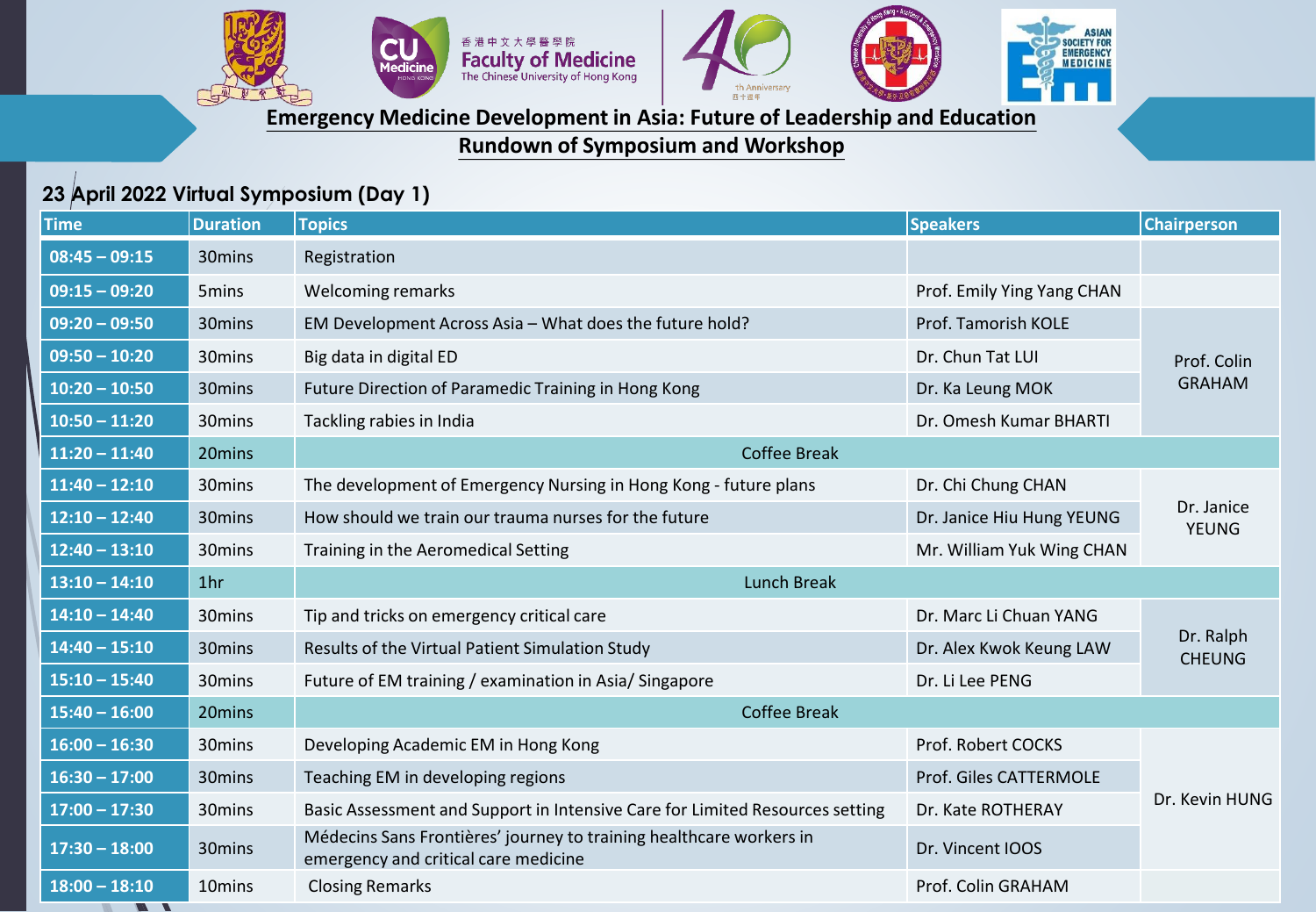



**SIAN** 

SOCIETY FOR<br>EMERGENCY<br>MEDICINE

**Emergency Medicine Development in Asia: Future of Leadership and Education**

**Rundown of Symposium and Workshop**

## **24 April 2022 Virtual Symposium (Day 2)**

| <b>Time</b>             | <b>Duration</b>    | <b>Topics</b>                                                  | <b>Speakers</b>           | <b>Chairperson</b> |  |  |  |
|-------------------------|--------------------|----------------------------------------------------------------|---------------------------|--------------------|--|--|--|
| $09:00 - 09:15$         | 15mins             | Registration                                                   |                           |                    |  |  |  |
| $09:15 - 09:20$         | 5mins              | <b>Welcoming Remarks</b>                                       | Prof. Colin GRAHAM        |                    |  |  |  |
| $09:20 - 09:50$         | 30mins             | Development of e-Learning in the Hong Kong Academy of Medicine | Dr. Hing Yu SO            |                    |  |  |  |
| $09:50 - 10:20$         | 30mins             | Simulation training - the pinnacle of education?               | Dr. Ralph Koon Ho CHEUNG  | Dr. Alex LAW       |  |  |  |
| $10:20 - 10:50$         | 30mins             | Ultrasound as part of the EM Curriculum                        | Prof. Joseph WALLINE      |                    |  |  |  |
| $10:50 - 11:20$         | 30 <sub>mins</sub> | How should we teach our trainers?                              | Dr. Yu-fai CHOI           |                    |  |  |  |
| $11:20 - 11:35$         | 15mins             | <b>Coffee Break</b>                                            |                           |                    |  |  |  |
| $11:35 - 11:55$         | 20mins             | <b>Emergency Medicine Australasia</b>                          | <b>Prof. Geoff HUGHES</b> |                    |  |  |  |
| $11:55 - 12:15$         | 20mins             | Clinical and Experimental Emergency Medicine                   | Dr. TaeGun SHIN           |                    |  |  |  |
| $12:15 - 12:35$         | 20 mins            | Hong Kong Journal of Emergency Medicine                        | Dr. Kevin Kei Ching HUNG  | Dr. Rex LAM        |  |  |  |
| $12:35 - 13:05$         | 30 <sub>mins</sub> | Roundtable and Q&A                                             |                           |                    |  |  |  |
| $13:05 - 13:10$         | 5 <sub>mins</sub>  | Closing remarks                                                | Prof. Colin GRAHAM        |                    |  |  |  |
| <b>End of symposium</b> |                    |                                                                |                           |                    |  |  |  |